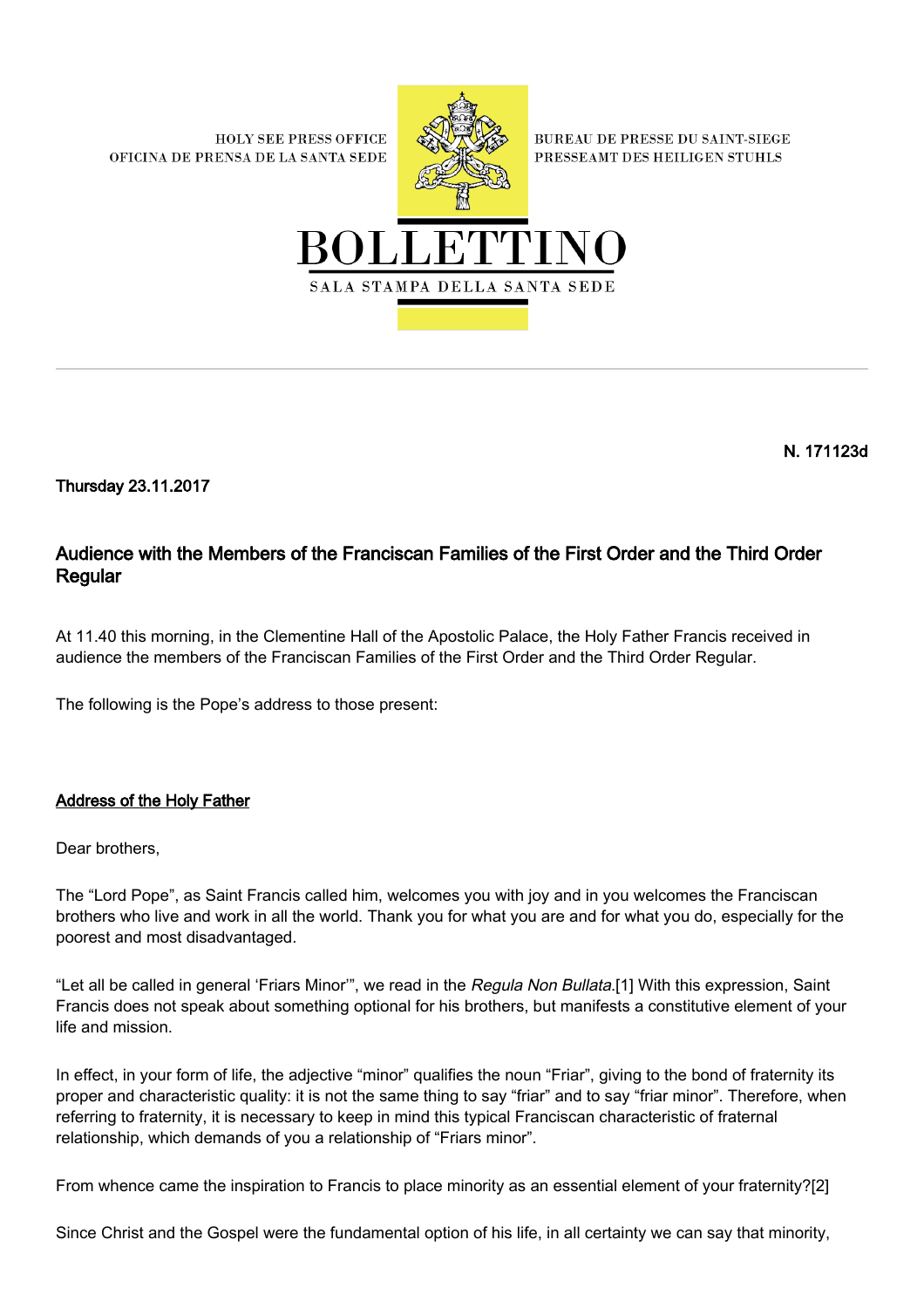while not lacking its ascetic and social motivations, was born from contemplation of the incarnation of the Son of God, and is summarized in the image of making oneself small, like a seed. It is the same logic of "becoming poor, though he was rich" (cf. 2 Cor 8:9). The logic of "renunciation", which Francis implemented to the letter when he "divested himself of all earthly goods, to the point of nakedness, in order to give himself entirely to God and to his brothers and sisters".[3]

The life of Francis was marked by the encounter with the poor God, present in our midst in Jesus of Nazareth: a humble and hidden presence that the *Poverello* adores and contemplates in the incarnation, in the Cross and in the Eucharist. On the other hand, we know that one of the evangelical images that most impressed Francis is that of the washing of the feet of the disciples at the Last Supper.[4]

Franciscan minority is presented for you as a place of encounter and of communion with God; as a place of encounter and of communion with your brethren, and with all men and women; and finally, as a place of encounter and communion with creation.

## Minority as a place of encounter with God

Minority characterizes in a special way your relationship with God. For Saint Francis, man has nothing of his own other than his own sin, and is worth as much as he is worth before God, nothing more. Therefore your relationship with Him must be that of a child: humble and trusting and, like that of the publican in the Gospel, aware of his sin. And beware of spiritual pride, of Pharisaic pride: it is the worst form of worldliness.

A characteristic of your spirituality is that of being a spirituality of restitution to God. All the good that is in us and that we can do is a gift from Him, He Who for Saint Francis was God, "all good, the supreme good",[5] and all must be restored to the "most high, all powerful, good Lord".[6] We do so through praise, that leads us to come out of ourselves to encounter others and to welcome them in our life.

## Minority as a place of encounter with brethren and with all men and women

Minority is lived first of all in the relationship with the brothers that God has give us.[7] How? By avoiding any behaviour of superiority. This means uprooting easy judgments on others and speaking badly of our brothers behind their backs[8] – this is in the "Admonitions"! – rejecting the temptation to use authority to suppress others; avoiding making others pay for the favours we do for them, while seeing those others do for us as owed to us; turning away from anger and unease at the sin of our brother.[9]

Minority is lived as an expression of the poverty you have professed,[10] when one cultivates a spirit of nonappropriation in relations; when one values the positive that is in the other, as a gift that comes from the Lord; when, especially ministers, exercise the service of authority with mercy, as is magnificently expressed in the Letter to a Minister,[11] the best explanation that Francis offers of what it means to be minor in relation to the brothers entrusted to him. Without mercy there is neither fraternity nor minority.

The need to express your fraternity in Christ ensures that your interpersonal relationships follow the dynamism of charity, so while justice leads you to recognize the rights of each person, charity transcends these rights and calls you to fraternal communion; because it is not rights that you love, but brothers, whom you must welcome with respect, understanding and mercy. Brothers are important, not structures.

Minority must also be lived in relation with all the men and women you encounter in your travels in the world, avoiding with the greatest care any attitude of superiority that may distance you from others. Saint Francis expressed this demand clearly in two chapters of the Regula non bullata, where he links the decision not to appropriate anything (to live sine proprio) with the benevolent welcome to every person, to the point of sharing life with the most despised, with those who are considered truly the least of society: "Let the friars beware of themselves, wherever they have been … that they appropriate no place for themselves nor defend it against another. And whoever has come to them, friend or adversary, thief or brigand, let him be kindly received".[12]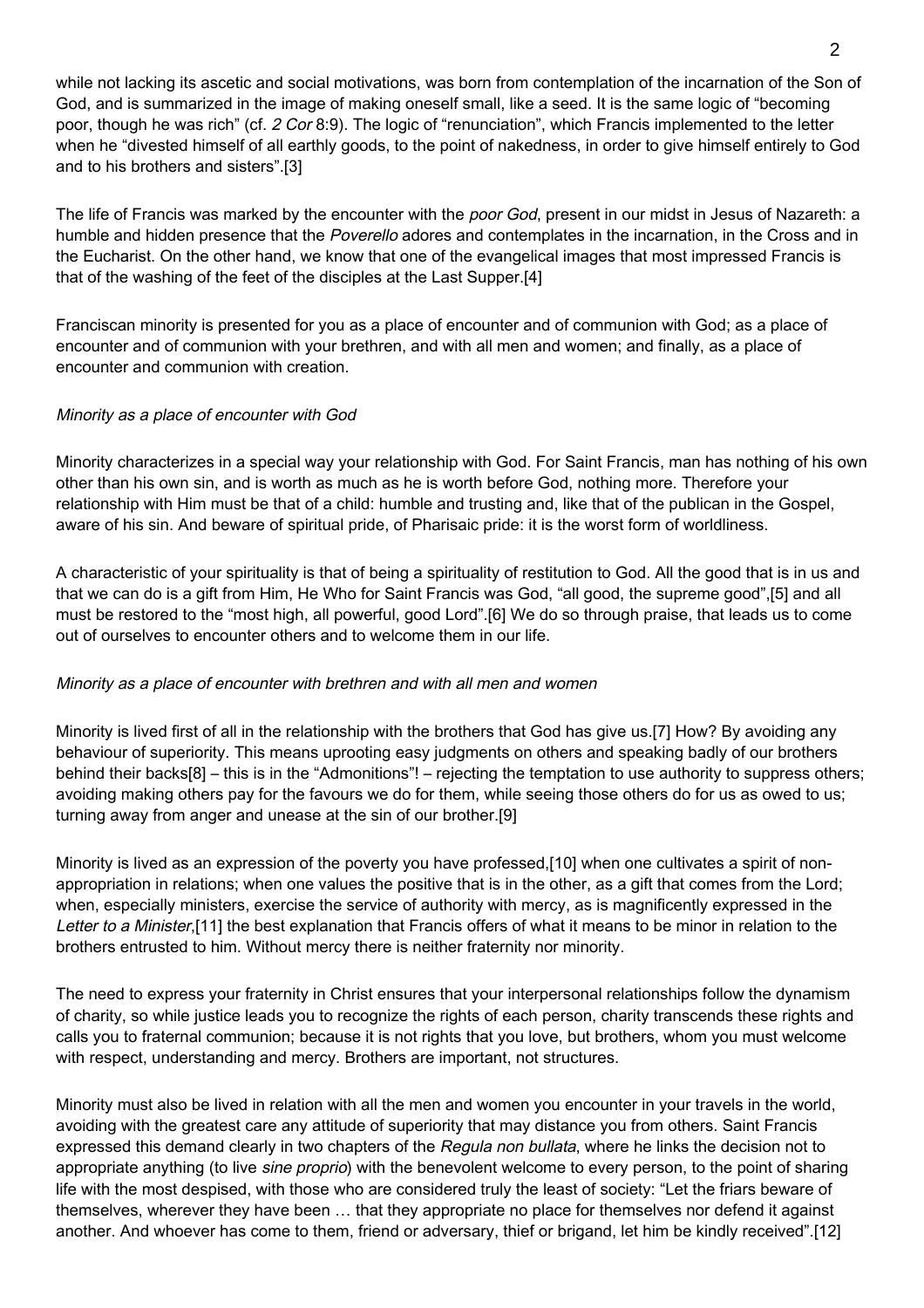And also, "And they ought to rejoice, when they conduct themselves among vile and despised persons, among the poor and weak and infirm and lepers and those begging along the road".[13]

Francis' words urge you to ask, as a fraternity: where are we? With whom are we? With whom are we in relation? Whom are our favourites? And, given that minority calls not only to the fraternity but each of its members, it is appropriate for each person to carry out an examination of conscience on his own style of life; on his expenses, on his robes, on what he considers necessary, on his own devotion to others, on fleeing from the spirit of caring too much about oneself, also one's own fraternity.

And please, when you carry out an activity for the "little ones", the excluded and the least among us, do not do so from a pedestal of superiority. Think rather that all you do for them is a way of recompensing what you have freely received. As Francis admonishes in his Letter sent to the whole Order, "Keep nothing of yourselves for yourselves".[14] Make a welcoming and available space so that all the minors of your time may enter into your life: the marginalized, men and women who live on our streets, in parks and stations; the thousands of unemployed, young and adults; many sick people who have no access to adequate care; many abandoned elderly; mistreated women; migrants in search of a worthy life; all those who live in the existential peripheries, deprived of dignity and also of the light of the Gospel.

Open your hearts and embrace the lepers of our time and, after having become aware of the mercy that the Lord has used towards you,[15] use mercy with them, just as your father Saint Francis used it;[16] and, like him, learn to be "infirm with the infirm, afflicted with the afflicted".[17] All this, far from being a vague sentiment, indicates a relationship between people so profound that, transforming your heart, it will lead you to share their destiny with them.

Minority as a place of encounter with creation

For the Saint of Assisi, creation was "magnificent book in which God speaks to us and grants us a glimpse of His infinite beauty and goodness".[18] Creation is "like a sister with whom we share our life and a beautiful mother who opens her arms to embrace us".[19]

Today – as we know – this sister and mother rebels because she feels mistreated. Faced with the global degradation of the environment, I ask you as sons of the Poverello to engage in dialogue with all creation, giving your voice to praise the Creator, and as Saint Francis did, take particular care over this, overcoming any economic calculation or irrational romanticism. Collaborate with various initiatives for the care of our common home, always remembering the close relationship there is between the poor and the fragility of the planet, between economics, development, care for creation and the option for the poor.[20]

Dear brothers, I renew Saint Francis' request: be minor. May God keep and nurture your minority.

Upon you all I invoke the Lord's blessing. And please, do not forget to pray for me.

Thank you.

 $[1] 6,3: FF 23.$ 

[2] Cf 1Cel 38: FF 386.

[3] Letter to the bishop of Assisi for the Inauguration of the Shrine of Renunciation, 16 April 2017.

[4] Cf. Regula non bullata, 6, 4: FF 23. Admonitions 4, 2: FF 152.